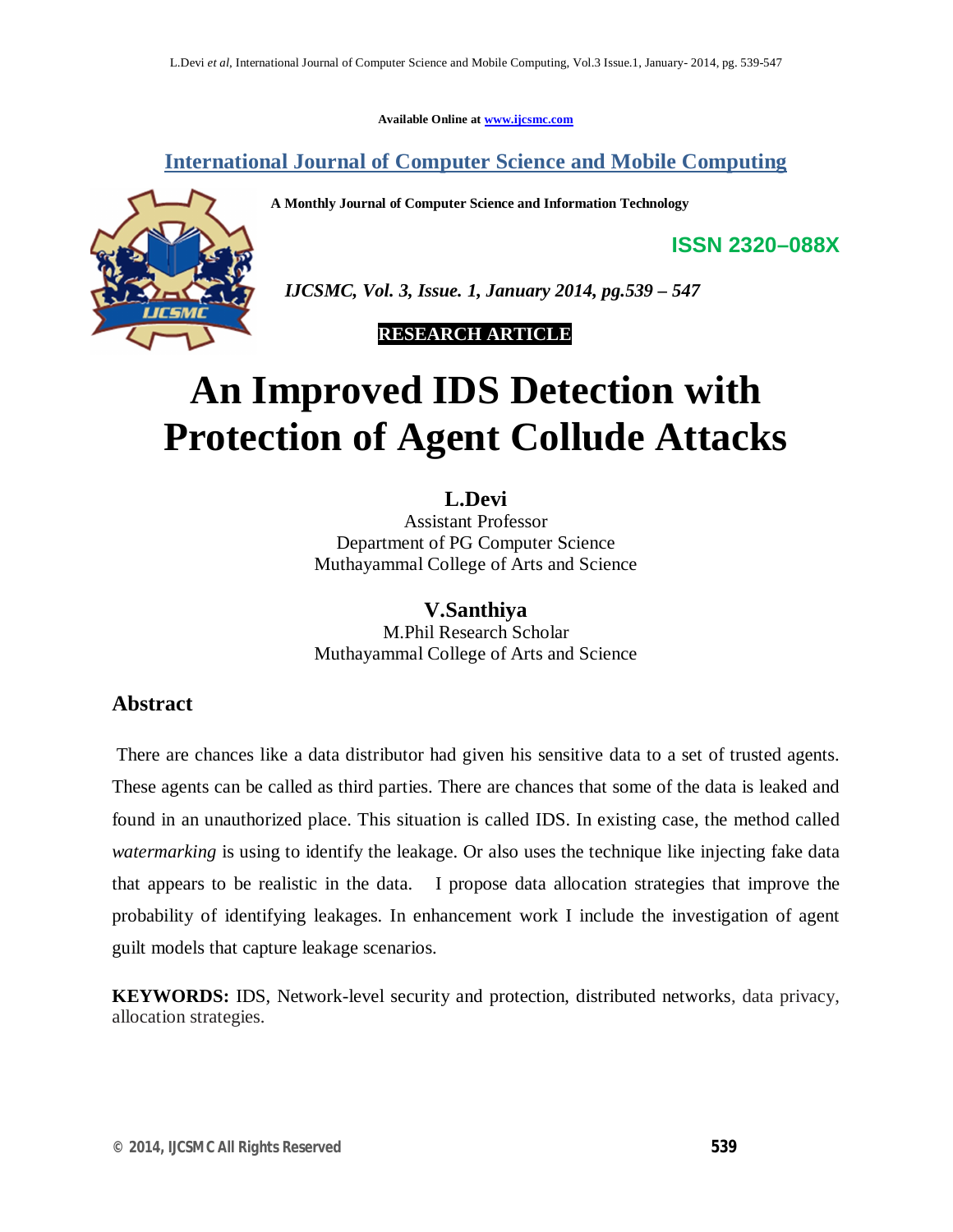## **1. Introduction**

A major threat to the reliability of Internet services is the growth in stealthy and coordinated attacks, such as scans, worms and distributed denial-of-service (DDoS) attacks. While intrusion detection systems (IDSs) provide the ability to detect a wide variety of attacks, traditional IDSs focus on monitoring a single subnetwork. This limits their ability to detect coordinated attacks in a scalable and accurate manner, since they lack the ability to correlate evidence from multiple subnetworks. An important challenge for intrusion detection research is how to efficiently correlate evidence from multiple subnetworks. Collaborative intrusion detection systems (CIDSs) aim to address this research challenge. A CIDS consists of a set of individual IDSs coming from different network administrative domains or organizations, which cooperate to detect coordinated attacks. Each IDS reports any alerts of suspicious behaviour that it has collected from its local monitored network, then the CIDS correlates these alerts to identify coordinated attacks that affect multiple subnetworks. A key component of a CIDS is the *alert correlation* algorithm, which clusters similar incidents observed by different IDSs, prioritises these incidents, and identifies false alerts generated by individual IDSs. The problem of alert correlation (also known as event correlation) is an active area of research. A key issue is how to improve the scalability of alert correlation while still maintaining the expressiveness of the patterns that can be found. *Singledimensional* correlation schemes have been widely studied due to their simplicity, but they lack the expressiveness to characterize many types of attack behaviors. For example, such schemes can correlate alerts pertaining to the same source addresses, but cannot discriminate between different types of behaviour. More sophisticated schemes use *multi-dimensional* correlation to identify patterns in events. For example, the AutoFocus system [1] uses a form of frequent itemset mining, which finds combinations of attribute values that appear in event records with a minimum frequency, known as their *support*  threshold. A common problem with frequent itemset approaches is that many slight variations of a frequent pattern can also be frequent, *e.g.*, if a particular source address and destination port combination are identified as a frequent pattern, then the source address on its own will also be reported as a frequent pattern. It is thus important to compress frequent patterns by filtering out redundant patterns of alerts that can be explained by more specific patterns.

In the course of doing business, sometimes sensitive data must be handed over to supposedly trusted third parties. For example, a hospital may give patient records to researchers who will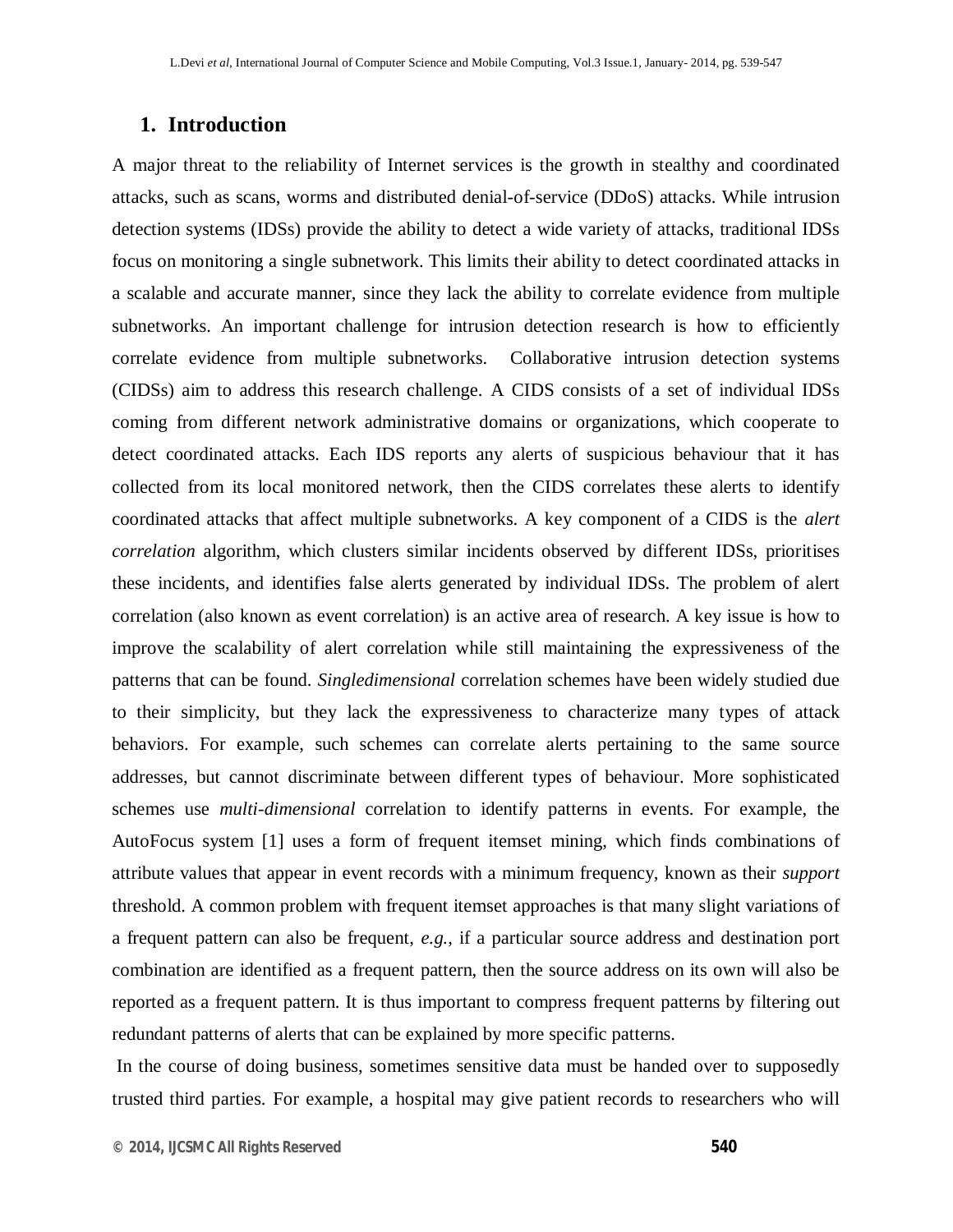devise new treatments. Similarly, a company may have partnerships with other companies that require sharing customer data. Another enterprise may outsource its data processing, so data must be given to various other companies. The owner of the data is called the distributor and the supposedly trusted third parties the agents. The goal is to detect when the distributor's sensitive data have been leaked by agents, and if possible to identify the agent that leaked the data. Here applications where the original sensitive data cannot be perturbed can be considered.

Another technique is Perturbation is where the data are modified and made "less sensitive" before being handed to agents. For example, one can add random noise to certain attributes (fake data), or one can replace exact values by ranges. However, in some cases, it is important not to alter the original distributor's data. For example, if an outsourcer is doing payroll, he must have the exact salary and customer bank account numbers. If medical researchers will be treating patients, they may need accurate data for the patients. Traditionally, leakage detection is handled by watermarking, e.g., a unique code is embedded in each distributed copy. If that copy is later discovered in the hands of an unauthorized party, the leaker can be identified. Watermarks can be very useful in some cases, but again, involve some modification of the original data. Furthermore, watermarks can sometimes be destroyed if the data recipient is malicious. Here the Aim is to use unobtrusive techniques for detecting leakage of a set of objects or records. Specifically, I studied the following scenario: After giving a set of objects to agents, the distributor discovers some of those same objects in an unauthorized place. (For example, the data may be found on a website, or may be obtained through a legal discovery process.) At this point, the distributor can assess the likelihood that the leaked data came from one or more agents, as opposed to having been independently gathered by other means. Using an analogy with cookies stolen from a cookie jar, if i catch John with a single cookie, he can argue that a friend gave him the cookie. But if i catch John with five cookies, it will be much harder for him to argue that his hands were not in the cookie jar. That is, if the distributor sees "enough evidence" that an agent leaked data, he may stop doing business with him, or may initiate legal proceedings.

In this paper, I am developing a model for assessing the "guilt" of agents. Also present algorithms for distributing objects to agents, in a way that improves my chances of identifying a leaker. Finally, I also consider the option of adding "fake" objects to the distributed set. Such objects do not correspond to real entities but appear realistic to the agents. In a sense, the fake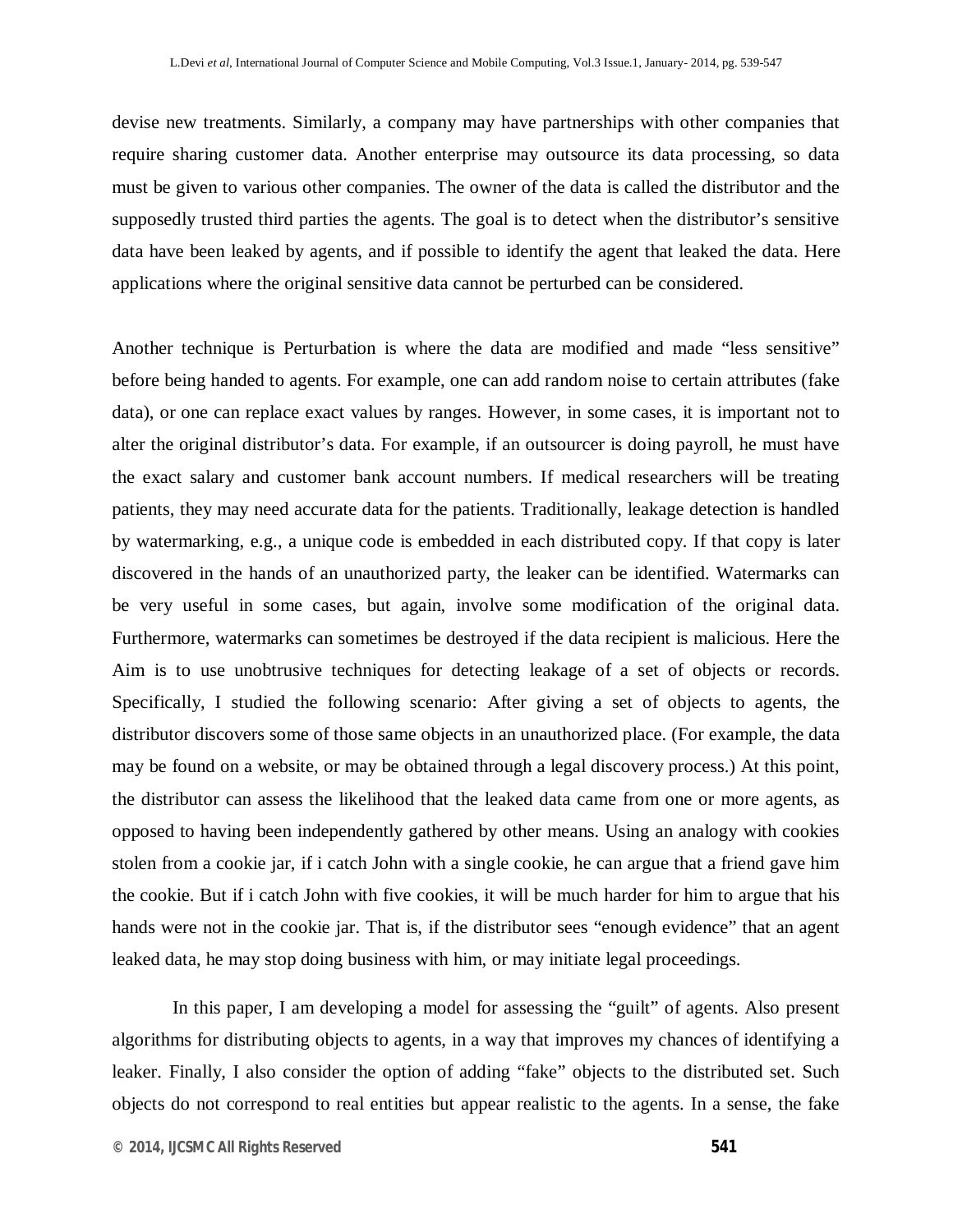objects act as a type of watermark for the entire set, without modifying any individual members. If it turns out that an agent was given one or more fake objects that were leaked, then the distributor can be more confident that agent was guilty.

#### **2. Background Work**

#### **Methodologies**

A distributor owns a set  $T = \{t_1, \ldots, t_m\}$  of valuable data objects. The distributor wants to share some of the objects with a set of agents  $U_1, U_2, \ldots, U_n$ , but does not wish the objects be leaked to other third parties. The objects in T could be of any type and size, e.g., they could be tuples in a relation, or relations in a database. An agent Ui receives a subset of objects, determined either by a sample request or an explicit request:

#### 1. *Sample request*

#### 2. *Explicit request*



Fig:1. System model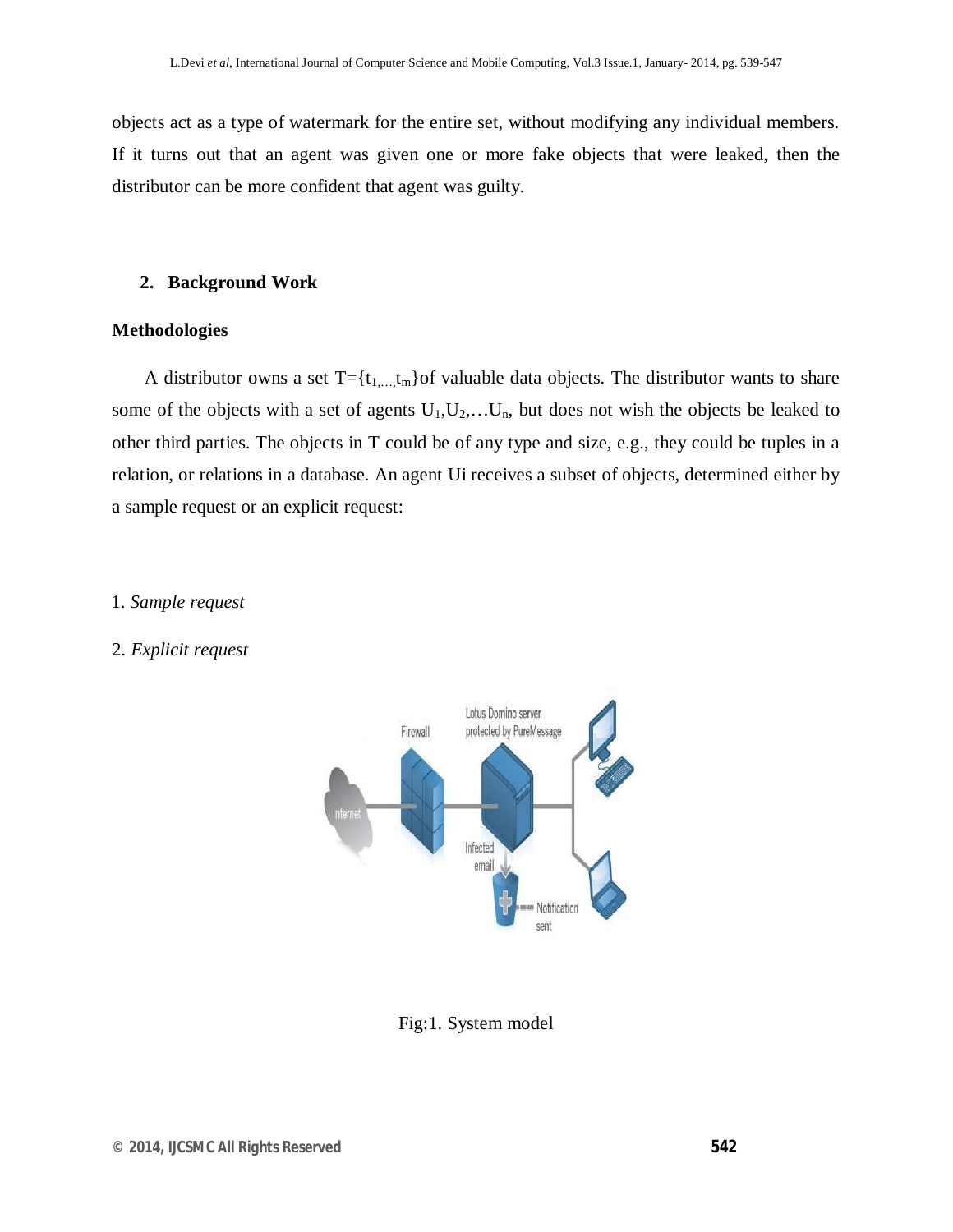#### **Problem Setup and Notation:**

Our model parameters interact and to check if the interactions match our intuition, in this section we study two simple scenarios as Impact of Probability p and Impact of Overlap between Ri and S. In each scenario we have a target that has obtained all the distributor's objects, i.e.,  $T = S$ .

#### **Data allocation problem**

A distributor should allocate data intelligently such that agent's request should be satisfied at the same time distributor can be able to detect an agent who leaks the data.

#### **Fake objects:**

A distributor can assign fake objects with data in order to find out guilty agents. but it may not applicable in all cases because it affect the correctness of data.



Fig :2. Leakage Problem Instances

#### **OPTIMIZATION PROBLEM**

Problem Definition:

 If the distributor have data request from n agents, the distributor wants to give tables R1….Rn to agents U1….Un, respectively so that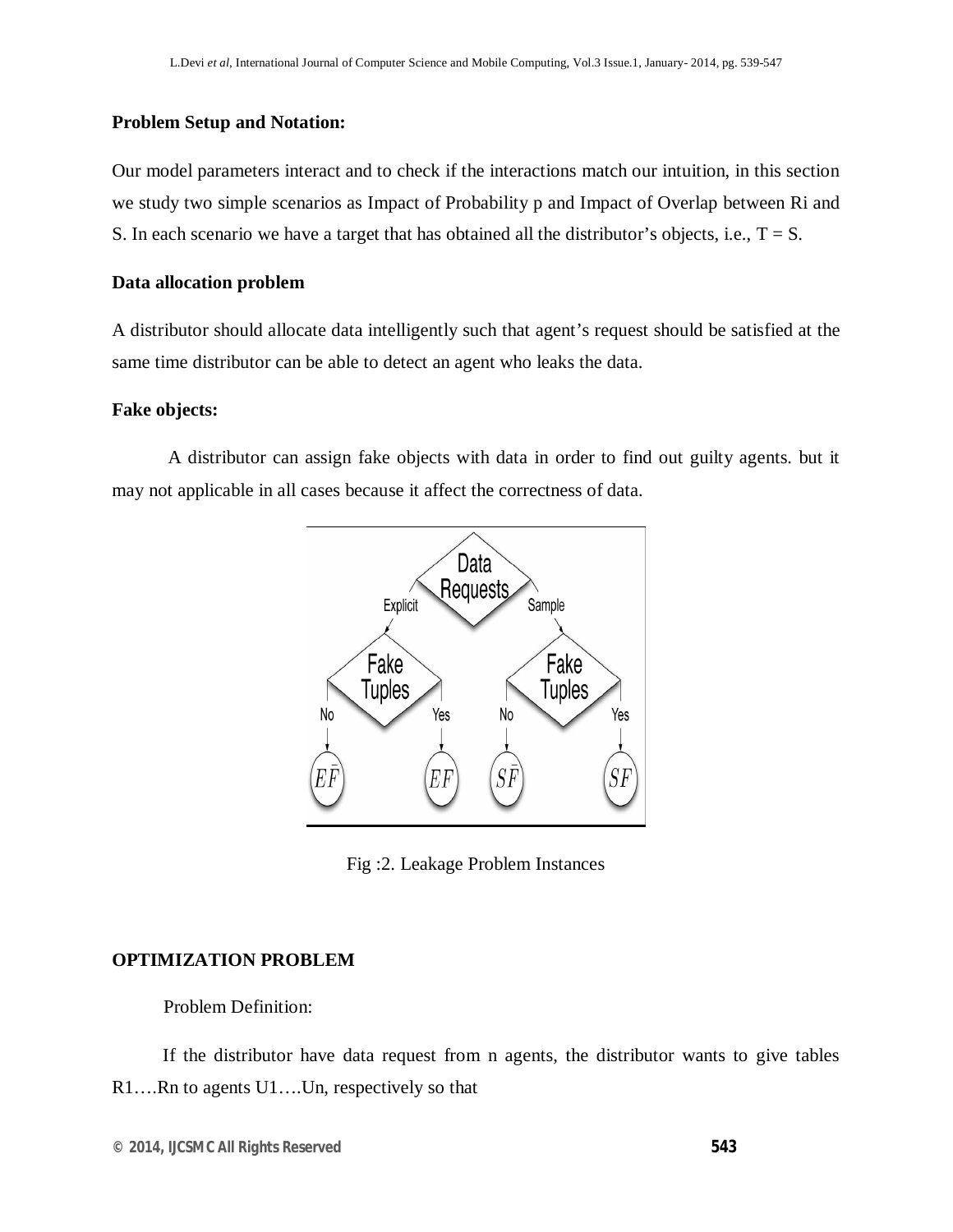- He satisfies agent's request and
- He maximizes the guilt probability differences.

#### **ALLOCATION STRATEGIES**:

 There are two different allocation strategies that solve optimization problem. They are explicit allocation and sample allocation.

#### **3. Algorithms**

#### **1. Evaluation of Explicit Data Request Algorithms**

In the first place, the goal of these experiments was to see whether fake objects in the distributed data sets yield significant improvement in our chances of detecting a guilty agent. In the second place, we wanted to evaluate our e-optimal algorithm relative to a random allocation.

#### **2. Evaluation of Sample Data Request Algorithms**

With sample data requests agents are not interested in particular objects. Hence, object sharing is not explicitly defined by their requests. The distributor is "forced" to allocate certain objects to multiple agents only if the number of requested objects exceeds the number of objects in set T. The more data objects the agents request in total, the more recipients on average an object has; and the more objects are shared among different agents, the more difficult it is to detect a guilty agent.

#### **4. Result and Analysis**

The proposed two-stage alert correlation scheme equipped with the probabilistic threshold estimation achieves significant advantage in detection rate over a naive threshold selection scheme for stealthy attack scenarios. The 98% confidence interval scheme gains a high *Detection Rate* without significant increase in the number of messages exchanged. Our results demonstrate that by using this probabilistic confidence limit to estimate the local support threshold in our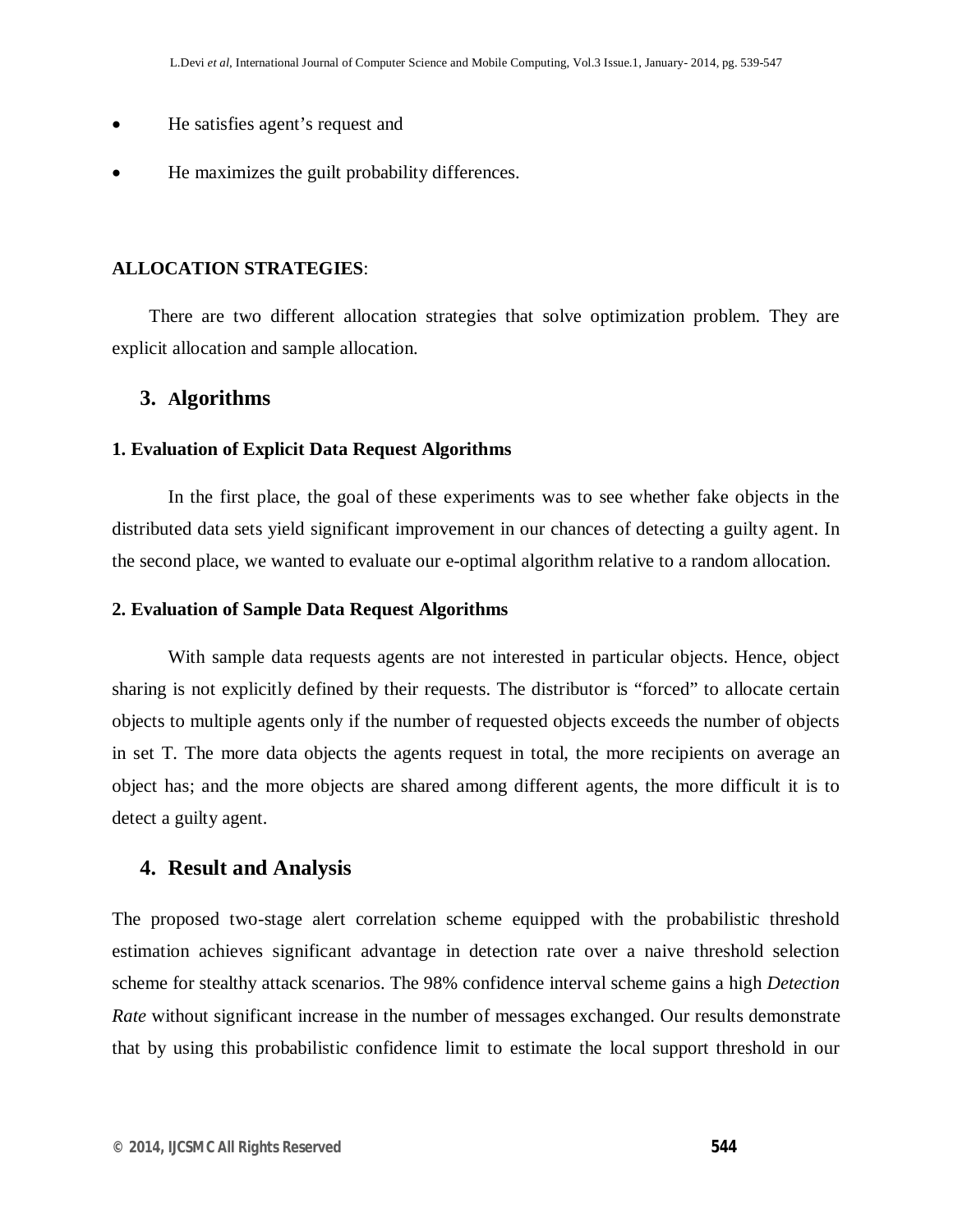two-stage architecture, we are able to capture most of the variation between different sub networks during a stealthy scan.

*Subscription Delay (SD)*, which represents the time required for the participants to subscribe to each suspicious IP address on the responsible destination node, *i.e.*, *SD = Message Routing Delay + Message Queueing Time*. *Information Correlation Time (ICT)*, which denotes the process time required for correlating the subscription message on the destination node. *i.e.*, *ICT = Message Queueing Time+ Data Processing Time*. *Load Balancing*, the load on each node in terms of the number of subscription requests that are received.



**Fig:3. Cids percentage of load subscriptions**

## **5. Conclusion**

In a perfect world, there would be no need to hand over sensitive data to agents that may unknowingly or maliciously leak it. And even if, hand over sensitive data, in a perfect world, distributor could watermark each object so that distributor could trace its origins with absolute certainty. However, in many cases, Distributor must indeed work with agents that may not be 100 percent trusted, and may not be certain if a leaked object came from an agent or from some other source, since certain data cannot admit watermarks. In spite of these difficulties, i have shown that it is possible to assess the likelihood that an agent is responsible for a leak, based on the overlap of his data with the leaked data and the data of other agents, and based on the probability that objects can be "guessed" by other means. This model is relatively simple, but I believe that it captures the essential trade-offs. The algorithms I have presented implement a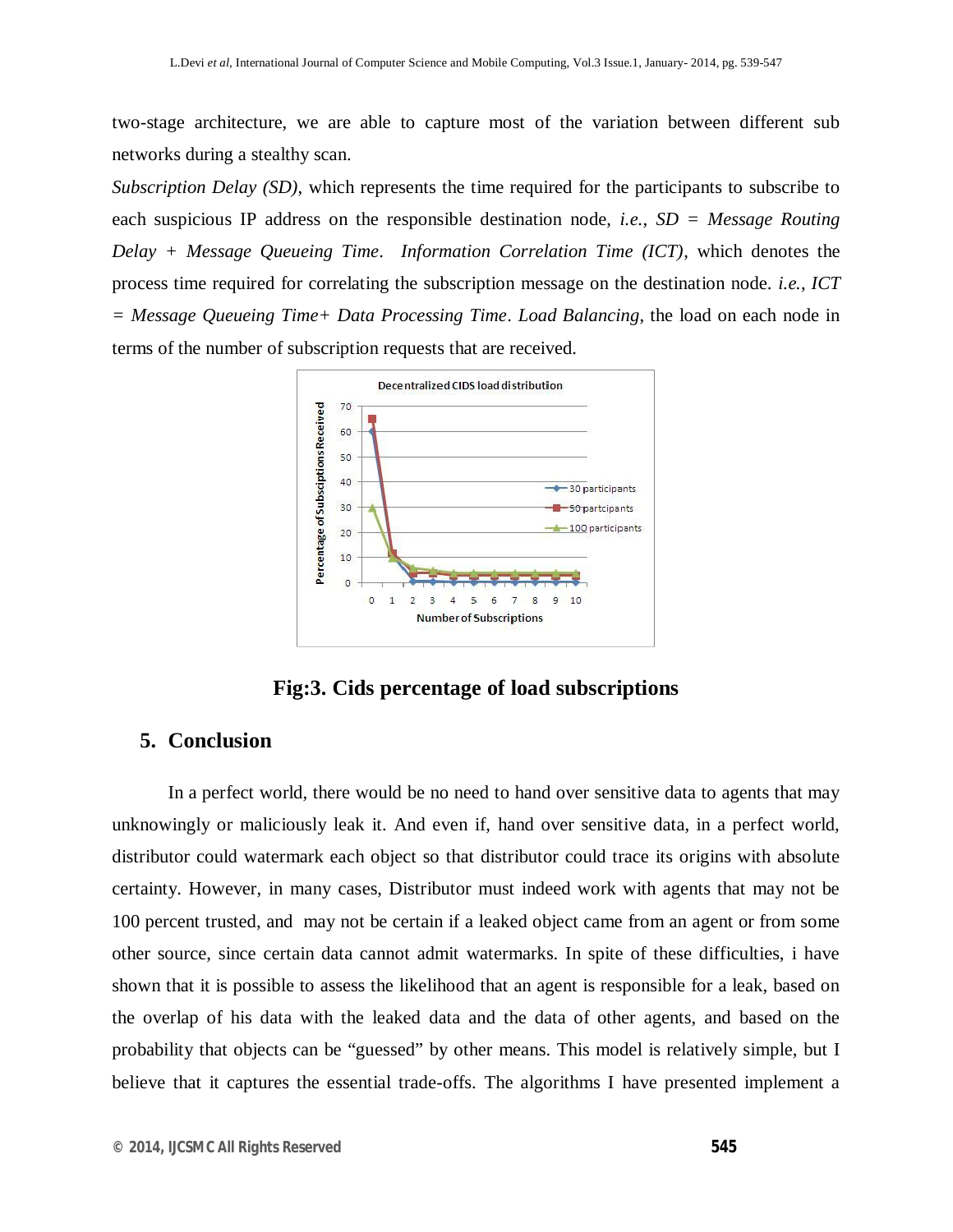variety of data distribution strategies that can improve the distributor's chances of identifying a leaker. I have shown that distributing objects judiciously can make a significant difference in identifying guilty agents, especially in cases where there is large overlap in the data that agents must receive.

#### **REFERENCES**

[1] Agrawal R.and J. Kiernan,(2002), "Watermarking Relational Databases,"Proc. 28th Int'l Conf. Very Large Data Bases (VLDB '02), VLDB Endowment, pp. 155-166.

[2] Bonatti P,(2002) S.D.C. di Vimercati, and P. Samarati, "An Algebra for Composing Access Control Policies," ACM Trans. Information andSystem Security, vol. 5, no. 1, pp. 1-35.

[3] Buneman P and W.-C. Tan,(2007), "Provenance in Databases," Proc. ACM SIGMOD, pp. 1171-1173.

[4]Cui Y and J. Widom,(2003), "Lineage Tracing for General Data Warehouse Transformations," The VLDB J., vol. 12, pp. 41-58.

[5]Czerwinski Y, R. Fromm, and T. Hodes,(2007), "Digital Music Distribution and Audio Watermarking,".

[6] Guo F, J. Wang, Z. Zhang, X. Ye, and D. Li,(2006), "An Improved Algorithm to Watermark Numeric Relational Data," Information Security Applications, pp. 138-149, Springer.

[7] Hartung F and B. Girod,(1998), "Watermarking of Uncompressed and Compressed Video," Signal Processing, vol. 66, no. 3, pp. 283-301.

[9] Jajodia S, P. Samarati, M.L. Sapino, and V.S. Subrahmanian,(2001), "Flexible Support for Multiple Access Control Policies," ACM Trans. Database Systems, vol. 26, no. 2, pp. 214-260.

[10]Li Y, V. Swarup, and S. Jajodia,(2005), "Fingerprinting Relational Databases: Schemes and Specialties," IEEE Trans. Dependable and Secure Computing, vol. 2, no. 1, pp. 34-45.